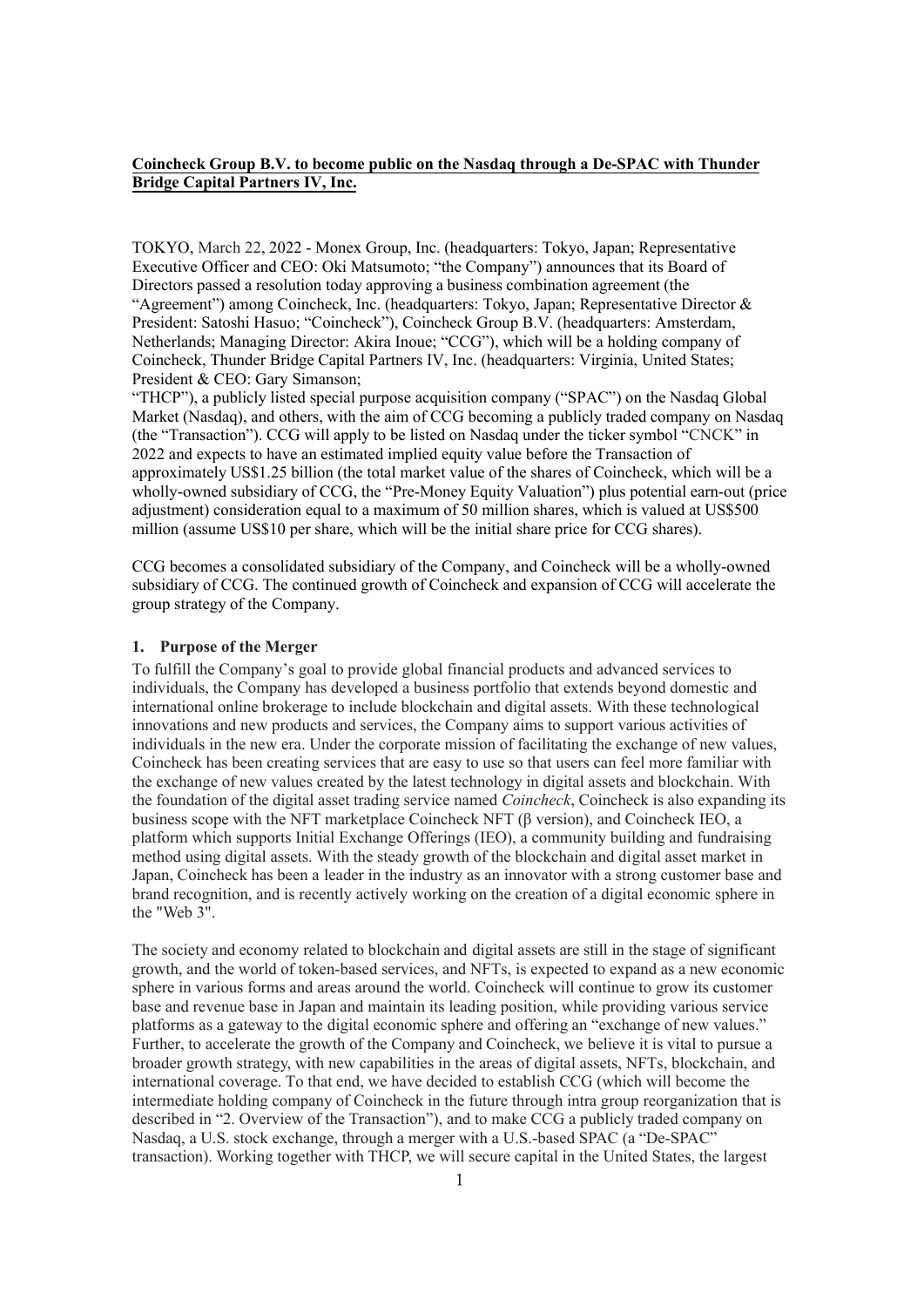capital market in the world, and recruit talent globally to realize our global growth strategy and take Coincheck to the next stage.

Since Coincheck's acquisition in April 2018, the Company has been working to increase its enterprise value in various ways. The Pre-Money Equity Valuation at present is approximately US\$1.25 billion plus earn-out of 50 million shares (US\$500 million assuming US\$10 per share) as described in "4. Valuation of CCG". Through an intra group reorganization, Coincheck will become a wholly-owned subsidiary of CCG, and CCG is expected to be listed on Nasdaq through the De-SPAC transaction. We believe that we can further enhance the corporate value of CCG and Coincheck as we realize our global growth strategy with CCG at the core. After the listing of CCG, the Company will hold approximately 70% of CCG's shares (assuming no redemptions) and will position CCG and Coincheck as important subsidiaries in the Company's group strategy, aiming to continuously improve the Group's corporate value over the mid- to long-term.

## **2. Overview of the Transaction**

The first step of the Transaction is for Coincheck and CCG's wholly-owned subsidiary, M1 Co G.K., a *godo kaisha* ("M1 Co"), to conduct a share exchange under Japanese law to make Coincheck a direct and wholly-owned subsidiary of M1 Co and CCG (the "Share exchange"). Further, to become a publicly listed company, Coincheck Group B.V. through an organization change, will become Coincheck Group N.V., a public limited company (the "Intra group reorganization" including the Share exchange). For the Transaction, CCG's direct and wholly-owned subsidiary (formed for the sole purpose of the Merger), Coincheck Merger Sub, Inc. (headquarters: Delaware, United States; "Merger Sub"), and THCP will then conduct a reverse triangular merger, in which Merger Sub will merge with and into THCP (the "Merger"), and THCP will be the surviving corporation in the Merger. Shareholders of THCP will receive CCG shares as consideration in the Merger, and any warrants to acquire THCP shares will be converted into warrants to acquire CCG shares. As a result of the Merger, THCP will become a wholly-owned subsidiary of CCG. Meanwhile, the Company, other persons holding Coincheck shares immediately before the Share Exchange and THCP shareholders will all receive CCG shares. The Transaction is expected to be consummated in 2022. In connection with the Merger, CCG will apply to be listed for trading on Nasdaq under ticker symbol "CNCK".

## (Step 1)

M1 Co and Coincheck will conduct a share exchange in which M1 Co will exchange shares of CCG for the outstanding shares of Coincheck, making Coincheck a wholly-owned indirect subsidiary of CCG. Through an organization change, Coincheck Group B.V. will become Coincheck Group N.V., a public limited liability company.

## (Step 2)

Merger Sub (a wholly-owned subsidiary of CCG) and THCP will conduct the Merger under Delaware law, in which THCP will be the surviving corporation. As the result of the Merger, THCP shareholders will receive CCG shares as consideration in the Merger, and any THCP warrants held by holders thereof will be converted to warrants of CCG. In connection with the Merger, CCG will apply to be listed for trading on Nasdaq.

## Structure post-closing of the Merger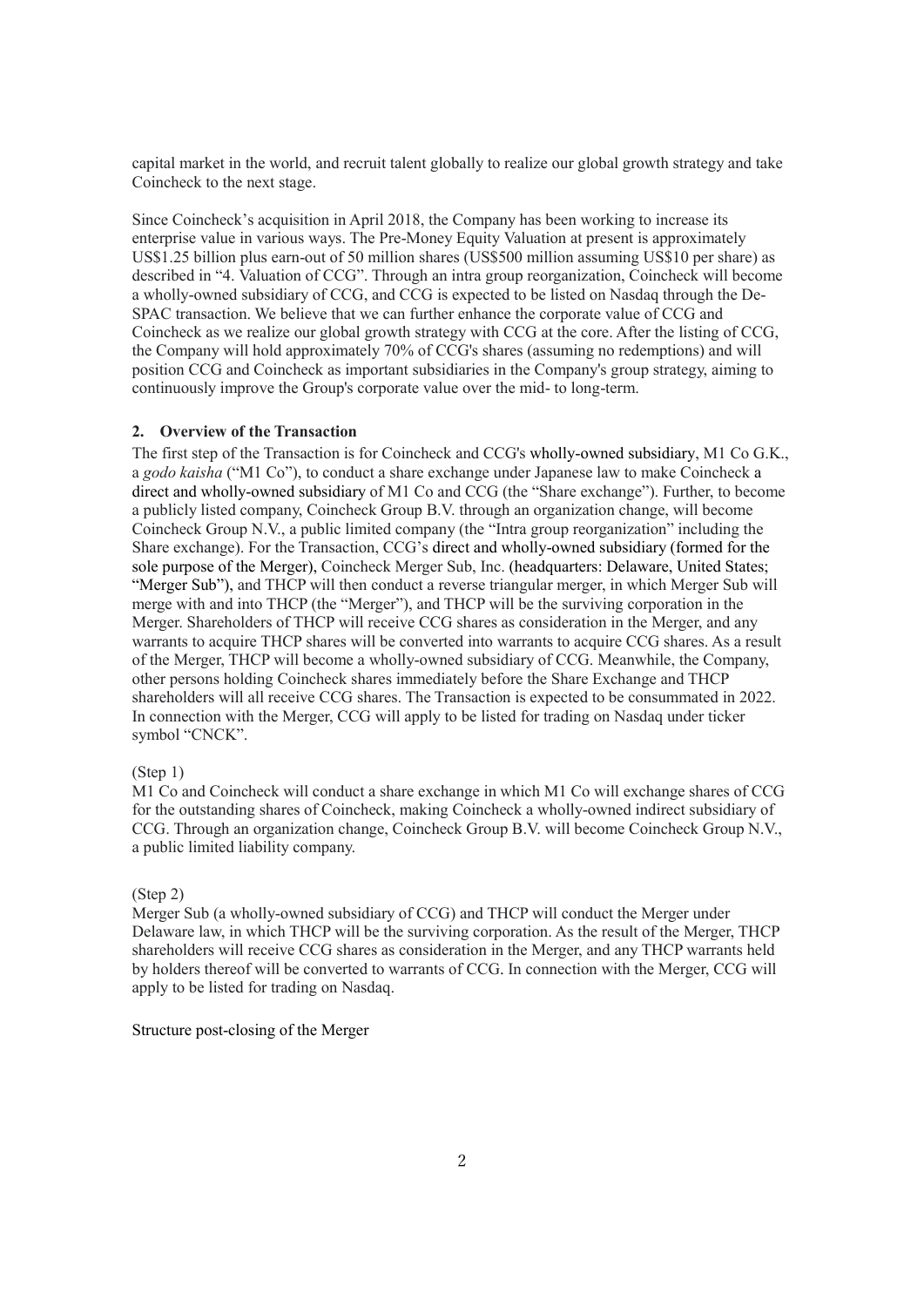

\*1 As we expect already issued and allocated share options to be exercised prior to Step 1 of the Merger, as of the effective time of the Merger, there will be Coincheck shareholders other than the Company. Coincheck shareholders will also receive CCG shares through the Merger and at the timing of the Merger close, they will hold approximately 9% of the CCG shares.

\*2 The aggregate amount of cash held in THCP's trust account was approximately US\$237 million as of September 30, 2021. CCG's assets will increase by this aggregate amount less amounts used to pay expenses related to the Transaction. The aggregate amount of cash held will increase, when THCP gain additional funds, and will decrease when THCP's shareholders request redemption.

\*3 The above structure illustrates the CCG ownership ratio as of post-closing of the Merger and does not reflect dilution due to share redemption by THCP shareholders, additional funds by new THCP investors, earn-out provisions described below nor exercise of warrants. If we assume all earn-out provisions described below are met and all warrants are exercised without share redemption by THCP shareholders nor additional funds by new THCP shareholders, CCG ownership ratio would be approximately 74.0%, other Coincheck shareholders approximately 9.1%, and THCP shareholders approximately 16.9%.

\*4 THCP will remain as a subsidiary of CCG for a period of time, and may be liquidated in the future. Similarly, M1 Co will remain as a subsidiary of CCG for a period of time and may extinguish due to a merger with and into Coincheck or by any other means, in the future.

## **3. Description of THCP**

The Thunder Bridge team is well known for its deep knowledge and experience working in the financial services industry, as well as investing in fintech and other highly disruptive technologies. With extensive experience in the U.S. capital markets and high level of enthusiasm for blockchain and digital assets, THCP is a good match for Coincheck, CCG and the Company as CCG aims to grow globally.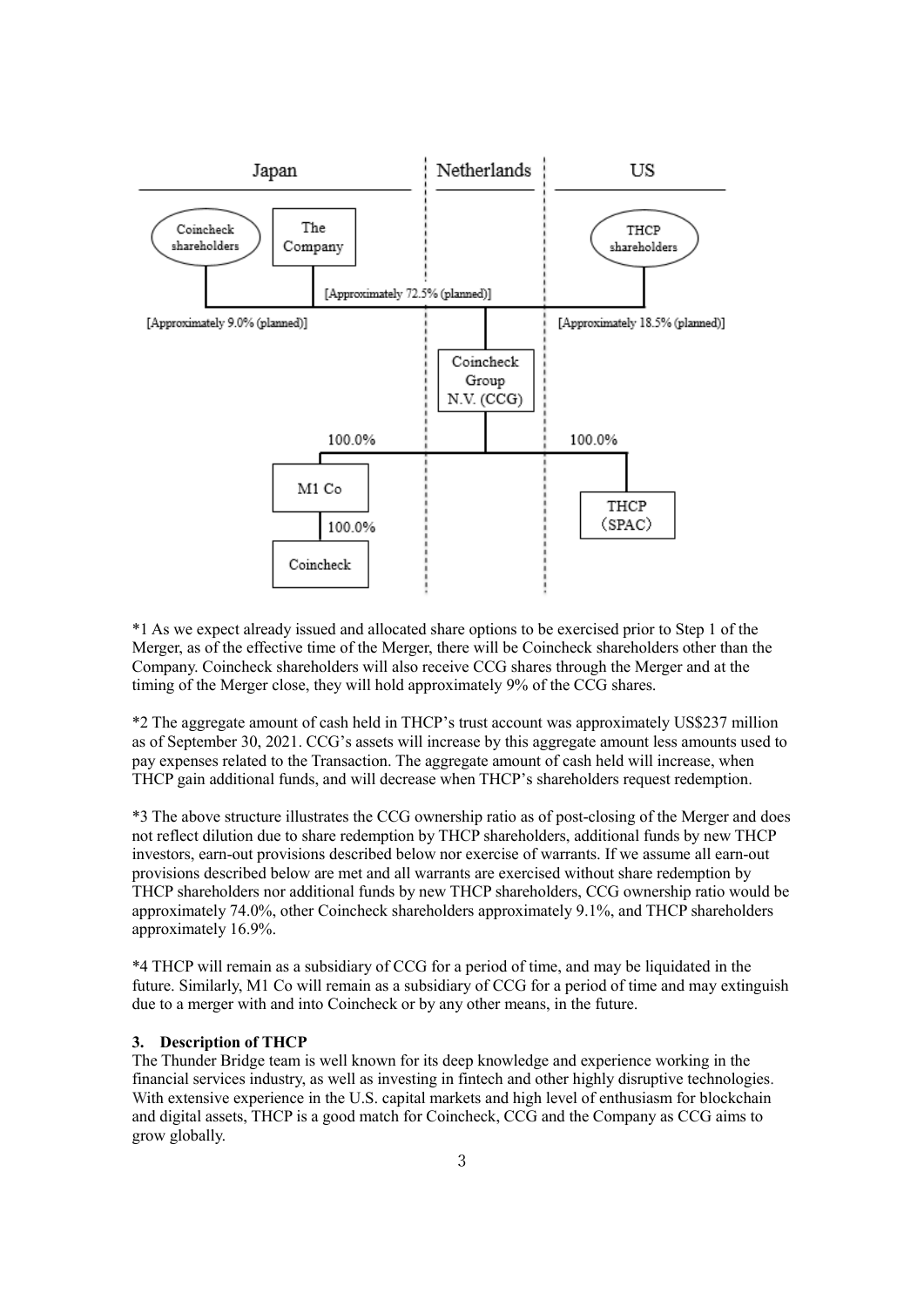"I have a deep respect for Oki Matsumoto and for what he has achieved in his career. He has always been a leader and at the forefront of the financial services industry. We are not only excited to be partnering with Monex to bring CCG into the public markets to facilitate the next stage of growth and to further unlock the digital asset economy for consumers and institutions in Japan, we are also excited to partner with Oki Matsumoto to build a global digital platform under the Coincheck Group name, This business combination and holding company structure makes it all possible" said Gary Simanson, President & CEO of THCP.

## **4. Valuation of CCG**

The Pre-Money Equity Valuation of CCG calculated based on its wholly-owned subsidiary Coincheck's business description, customer base, profit base and future prospect, is approximately US\$1.25 billion plus earn-out of 50 million shares (US\$500 million assuming US\$10 per share).

As described in "2. Overview of the Transaction", the Merger will be effective through a reverse triangular merger between Merger Sub, a wholly-owned subsidiary of CCG, and THCP, using CCG shares as consideration. Assuming none of the existing shareholders of THCP call for redemption of THCP's shares, the number of outstanding shares of CCG will be 150.4 million shares, excluding earn-outs and warrants, etc., as described below. Therefore, the estimated post-Merger equity valuation of CCG will be approximately US\$1.50 billion as CCG's share will be issued at US\$10 per share.

Based on the above assumptions, the Company's interest in CCG shares after closing of the Merger is expected to be approximately 72.5%, without taking into account any dilution due to additional funds by THCP's investors, the issuance of earn-out shares or the exercise of warrants as described below. If the warrants are exercised, then the Company's interest in CCG shares could decline as much as approximately 70%, and if all earn-out provisions are met, interest could increase as much as 74%

For the purpose of making adjustments to the consideration payable to the Company and the other shareholders of Coincheck right after the share exchange after the closing of the Merger (Earn Out clause), the Company and the other shareholders of Coincheck right after the share exchange will receive earn-out consideration equal to a maximum of 50,000,000 shares of CCG, in each case upon the following "triggering events":

- prior to the fifth anniversary of the closing of the Merger, if CCG's closing stock price equal or exceeds US\$12.50 over any twenty (20) trading days within the preceding thirty (30) consecutive trading days, 25,000,000 shares is granted.
- prior to the fifth anniversary of the closing of the Merger, if CCG's closing stock price equals or exceeds US\$15.00 over any twenty (20) trading days within the preceding thirty (30) consecutive trading days, 25,000,000 shares is granted.

TBCP IV, LLC, THCP sponsors, will receive earn-out consideration equal to a maximum of 2,365,278 shares of CCG, in each case upon the following "triggering events":

- prior to the fifth anniversary of the closing of the Merger, if CCG's closing stock price equals or exceeds US\$12.50 over any twenty (20) trading days within the preceding thirty (30) consecutive trading days, 1,182,639 shares is granted.
- prior to the fifth anniversary of the closing of the Merger, if CCG's closing stock price equals or exceeds US\$15.00 over any twenty (20) trading days within the preceding thirty (30) consecutive trading days, 1,182,639 shares is granted.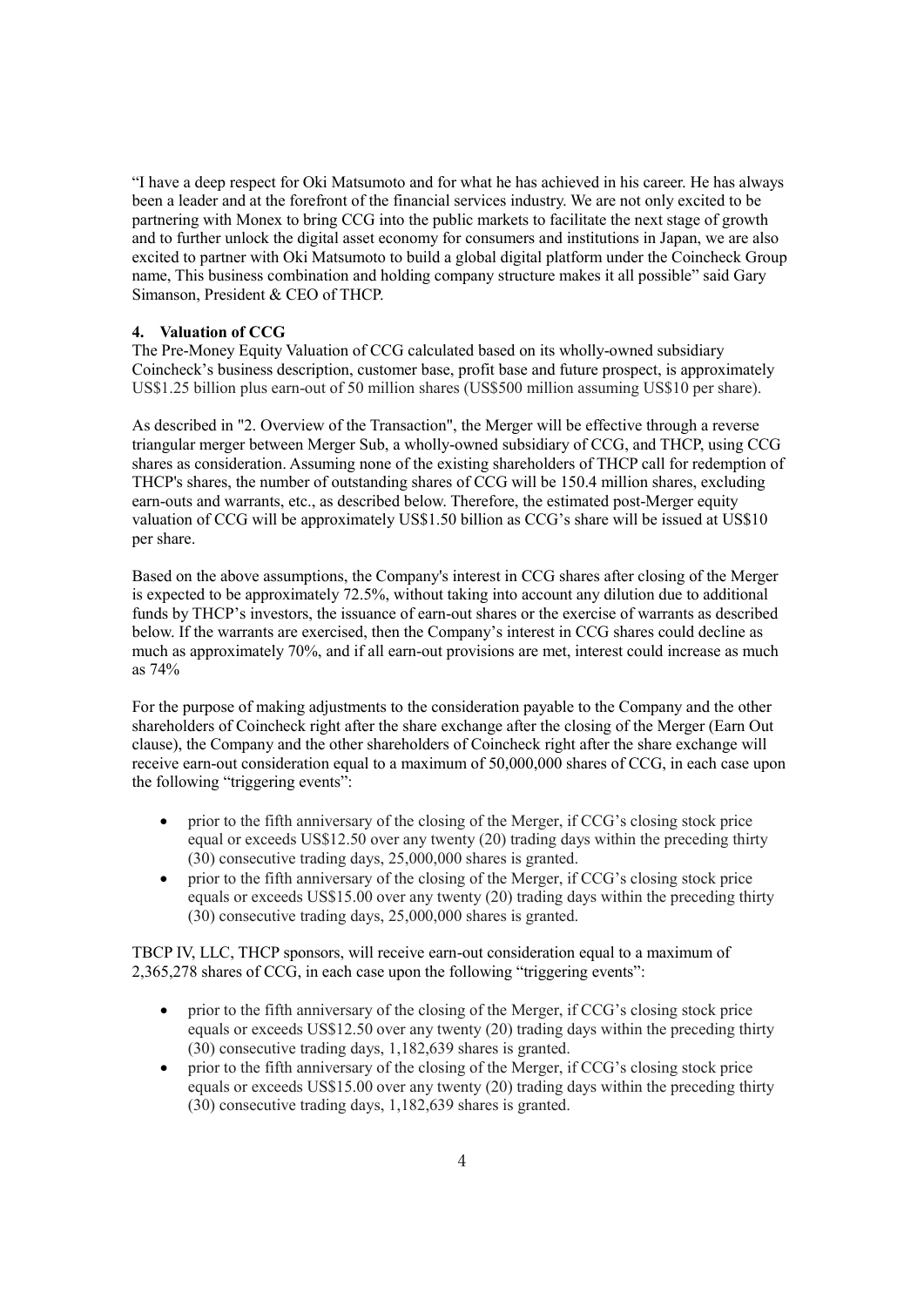With regard to the warrants of CCG that will be held by the warrant holders of THCP (4,860,168) warrants in total), the relevant warrant holders will have the right to acquire 1 share of CCG stock per excise of a warrant (exercise price: US\$11.50 per whole share, subject to adjustment under the terms of the warrants). The warrants are not exercisable until the later of July 2, 2022 or the date that is 30 days after the closing of the Merger.

CCG shares held by the Company are subject to one year lock-up covenants from the closing of the Merger, and will be released in accordance with the following terms and conditions:

- a) The lock-up for one third (1/3) of CCG shares held by the Company will be released on the first date on which the last reported price of CCG shares over any twenty (20) trading days within the preceding thirty  $(30)$  consecutive trading days after the closing of the Merger is greater than or equal to US\$15.00, and the sales thereof can be made thereinafter;
- b) The lock-up for one third  $(1/3)$  of CCG shares held by the Company, in addition to (a), will be released on the first date on which the last reported price of CCG shares over any twenty (20) trading days within the preceding thirty (30) consecutive trading days after the closing of the Merger is greater than or equal to US\$17.50, and the sales thereof can be made thereinafter;
- c) The lock-up for remaining CCG shares (one third of the original possession) held by the Company will be released on the first date on which the last reported price of CCG shares over any twenty (20) trading days within the preceding thirty (30) consecutive trading days after the closing of the Merger is greater than or equal to US\$20.00, and the sales thereof can be made thereinafter.

However, the Company cannot sell CCG shares during the period when trading is not permitted under the law or CCG's insider trading regulations.

## **5. Use of proceeds**

As described in "2. Overview of the Transaction", THCP has cash of US\$237 million as of September 30, 2021. The amount of cash held by THCP will decline due to the payment of expenses related to the Transaction and the amount may further decrease depending on redemption requests from existing THCP shareholders, while the amount may increase from additional funds from new investors while CCG considers its business plan with THCP. THCP plans to use the cash held (excluding the payment of expense related to the Transaction and redemption request from THCP shareholders), to strengthen Coincheck's system infrastructure, develop new businesses, and conduct marketing. We also consider M&A as one of the options to add new capabilities to our platform and realize our growth strategy, and will continue to search for opportunities globally.

## **6. CCG and Coincheck's future position within the Company**

The Company plans to continue to hold a majority of CCG shares at least and support its growth as an important subsidiary.

Upon closing of the Transaction, the Company will have a subsidiary that is publicly listed. For effective and required corporate governance of CCG as a Nasdaq-listed company, CCG will have an audit committee consisting of three independent directors that will focus on CCG's financial disclosures, internal controls, audit and other matters, including helping to ensure that related-party transactions between the Company and CCG are fair and do not create inappropriate conflicts of interest for CCG as a company that will have shareholders other than the Company.

#### **7. Closing conditions for the Merger**

The closing of the Merger is subject to (i) the expiration of the restricted period under the Foreign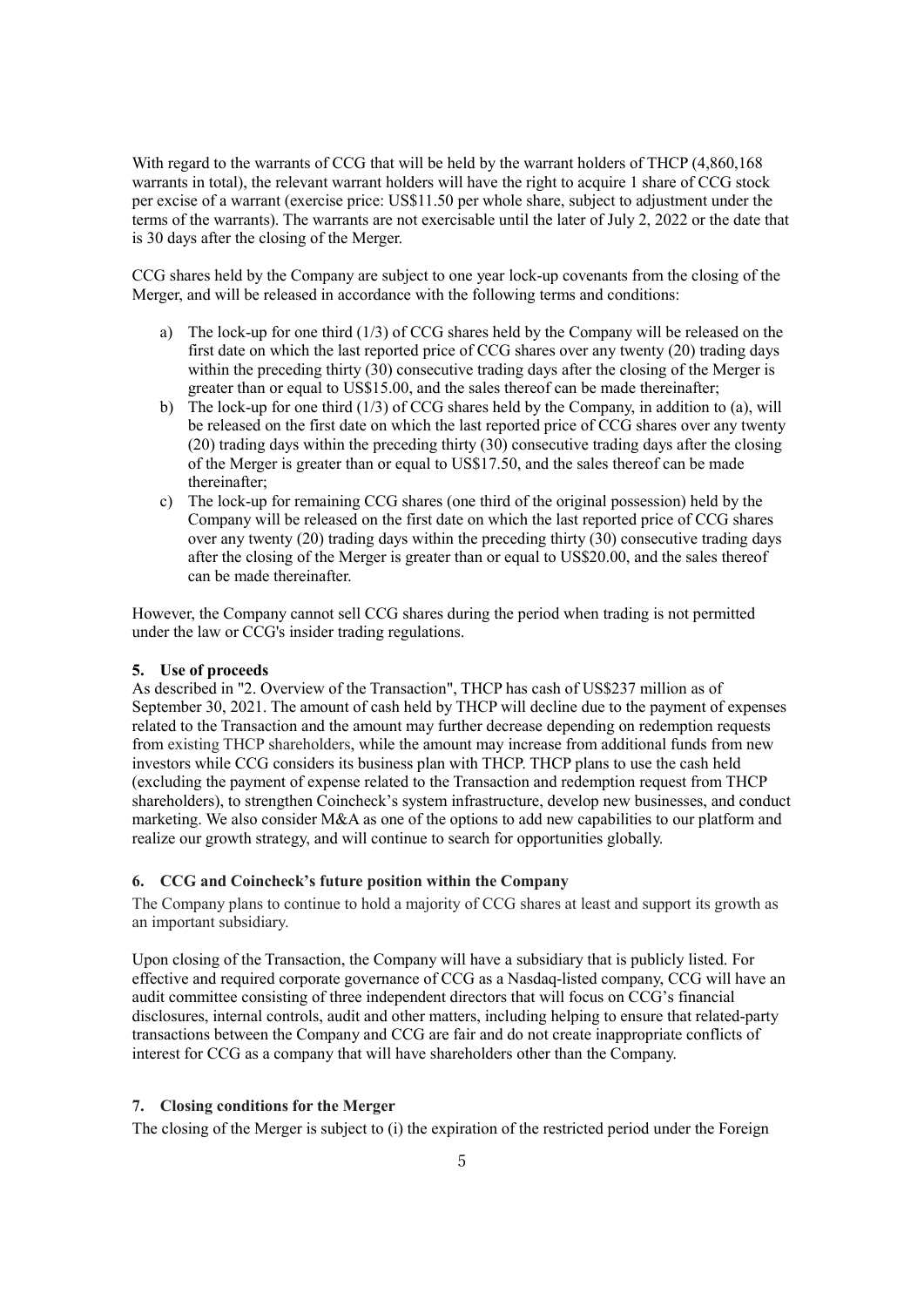Exchange and Foreign Trade Act, (ii) no Governmental Order enjoining or prohibiting the consummation of the Transaction and no Governmental Authority having the power to regulate Coincheck having opposed, and failed to withdraw its opposition to, the Transaction, (iii) THCP having net tangible assets of at least US\$5,000,001, (iv) approval of the Merger by the existing shareholders of THCP, (v) approval of the Intra-group reorganization, the amendments to the governing documents of CCG, and the Merger by the Company as the sole shareholder of CCG, (vi) approval of the Merger by CCG as the sole shareholder of Merger Sub, (vii) approval of CCG ordinary shares to be issued in connection with the Merger to be listed on the Nasdaq, (viii) the effectiveness of the registration statement under the Securities Act with respect to the shares of CCG ordinary stock and other securities to be issued in connection with the Merger, and the satisfaction of other general closing conditions. Further Coincheck has a right to terminate the Merger in case THCP does not have minimum total cash of US\$100,000,000.

## **8. Impact on Financial Results**

The Company and its related parties are studying the impact that the Transaction may have on each line item of the Company's consolidated balance sheet and consolidated income statement and will announce detailed figures as soon as they reasonably become available.

## **9. Schedule of the Transaction**

March 22, 2022 The Company's Board resolution regarding the Transaction March 22, 2022 The execution by the Company of relevant agreements regarding the Transaction

Future dates, such as the date of the SPAC's shareholders' meeting for the approval of the Merger and the date for closing of the Transaction and listing on Nasdaq are not yet determined.

| Name                  | Coincheck Group B.V.                          |  |
|-----------------------|-----------------------------------------------|--|
| Headquarters          | Amsterdam, Netherlands                        |  |
| Representative        | Managing Director, Akira Inoue                |  |
| <b>Business</b>       | Holding company                               |  |
| Capital               | EUR@.01                                       |  |
| Established           | February 18, 2022                             |  |
| Accounting period     | March 31                                      |  |
| Number of employees   | $\theta$                                      |  |
| Major customer        | Not applicable                                |  |
| Major bank            | Not applicable                                |  |
| shareholders<br>Major | Monex Group, Inc. 100% (as of March 22, 2022) |  |
| and holding ratio     |                                               |  |
| Relationship between  | A wholly-owned subsidiary                     |  |
| the Company           |                                               |  |

**10. Overview of Coincheck Group B.V. (CCG) and Coincheck**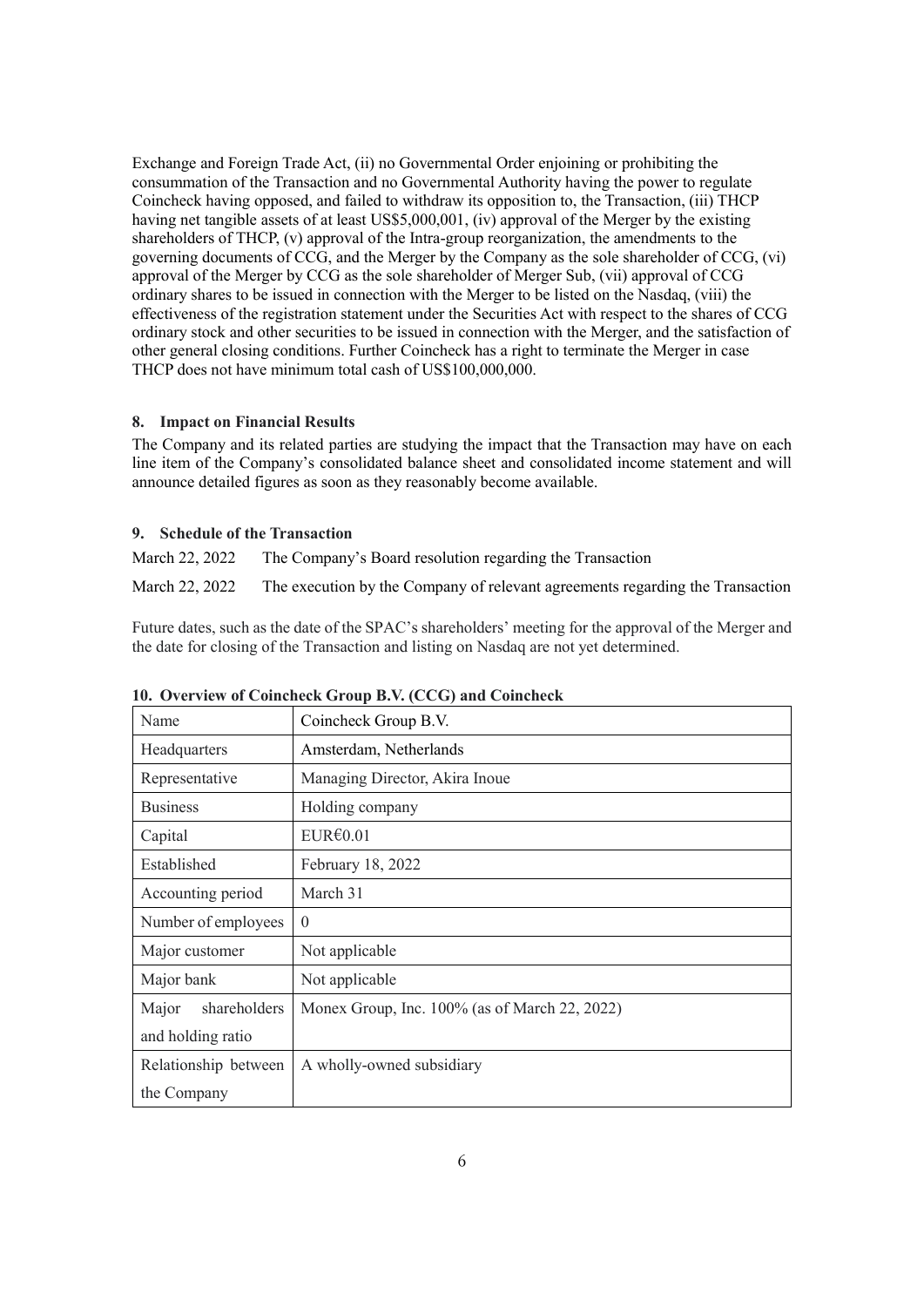| Name                  | Coincheck, Inc.                                           |  |
|-----------------------|-----------------------------------------------------------|--|
| Headquarters          | Tokyo Japan                                               |  |
| Representative        | Satoshi Hasuo, Representative Director & President        |  |
| <b>Business</b>       | Cryptocurrency exchange and R&D on new financial services |  |
| Capital               | JPY100 million                                            |  |
| Established           | August 28, 2012                                           |  |
| Accounting period     | March 31                                                  |  |
| Number of employees   | 186 (as of December 31, 2021)                             |  |
| Major customer        | Not applicable                                            |  |
| Major bank            | Not applicable                                            |  |
| shareholders<br>Major | Monex Group, Inc. 99.5% (as of June 28, 2021)             |  |
| and holding ratio     | M1 Co G.K. 100% through the Merger                        |  |
| Relationship between  | A wholly-owned subsidiary                                 |  |
| the Company           |                                                           |  |

# **11. Overview of the related parties of the Merger (THCP and Merger Sub)**

| Name                  | Thunder Bridge Capital Partners IV, Inc.                               |  |  |
|-----------------------|------------------------------------------------------------------------|--|--|
| Headquarter           | 9912 Georgetown Pike Suite D203 Great Falls, Virginia 22066            |  |  |
| Representative        | Gary Simanson, CEO                                                     |  |  |
| <b>Business</b>       | A blank check company for the purpose of effecting a merger, share     |  |  |
|                       | exchange, asset acquisition, share purchase, reorganization or similar |  |  |
|                       | business combination with one or more businesses.                      |  |  |
| Capital               | US\$656 (as of September 30, 2021)                                     |  |  |
| Established           | January 7, 2021                                                        |  |  |
| Number of shares of   | 24,300,840 (as of September 30, 2021)<br>*Only Class A                 |  |  |
| common stock issued   |                                                                        |  |  |
| Accounting period     | December 31                                                            |  |  |
| Number of employees   | Undisclosed                                                            |  |  |
| Major customer        | Not applicable                                                         |  |  |
| Major bank            | J.P. Morgan Chase Bank, N.A.                                           |  |  |
| shareholders<br>Major | TBCP IV, LLC 21.7% (as of June 21, 2021)                               |  |  |
| and holding ratio     | Note: Gary Simanson additionally serves as the Managing Member of      |  |  |
|                       | <b>TBCP IV</b>                                                         |  |  |
| Relationship between  | No capital relations                                                   |  |  |
| the Company           |                                                                        |  |  |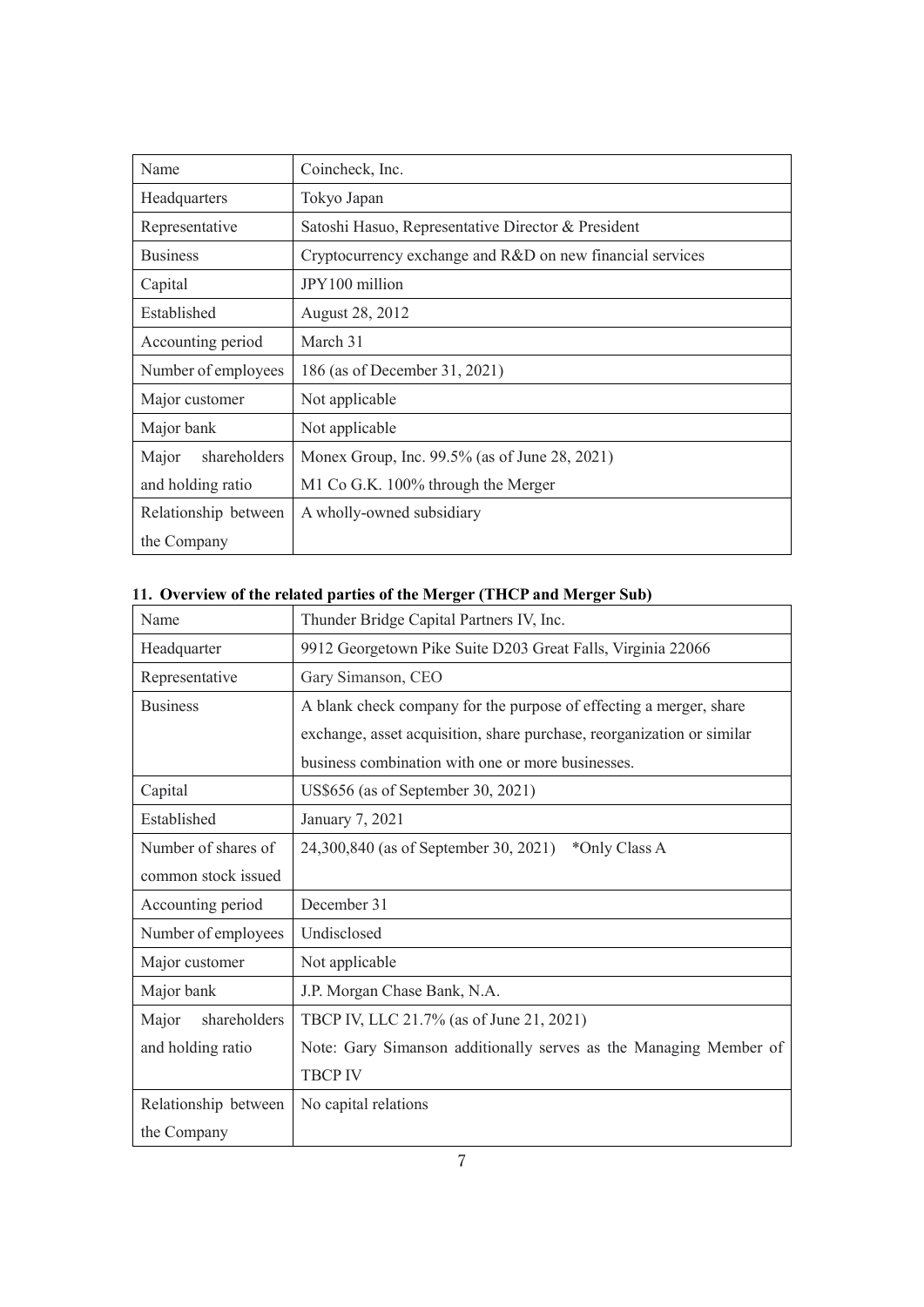| Name                  | Coincheck Merger Sub, Inc.                          |  |
|-----------------------|-----------------------------------------------------|--|
| Headquarter           | Delaware, United States                             |  |
| Representative        | Director, Akira Inoue                               |  |
| <b>Business</b>       | Established for the sole purpose of the Transaction |  |
| Capital               | \$10                                                |  |
| Established           | February 25, 2022                                   |  |
| Number of shares      | 1,000                                               |  |
| issued                |                                                     |  |
| Accounting period     | March 31                                            |  |
| Number of employees   | $\theta$                                            |  |
| Major customer        | Not applicable                                      |  |
| Major bank            | Not applicable                                      |  |
| shareholders<br>Major | Coincheck Group B.V. 100%                           |  |
| and holding ratio     |                                                     |  |
| Relationship between  | Indirectly owned subsidiary                         |  |
| the Company           |                                                     |  |

## **12. Financial position and operating results of the related parties to the Transaction in the immediately preceding fiscal year**

(1) CCG

No ended fiscal year yet as it was established in February, 2022.

(2) Coincheck (J-GAAP, JPY Million Yen)

|                          | March 2019        | March 2020 | March 2021 |
|--------------------------|-------------------|------------|------------|
| <b>Total Asset</b>       | 72,834            | 75,678     | 485,777    |
| Net Asset                | 2,540             | 2,827      | 13,150     |
| <b>Total Revenue</b>     | 2,115             | 3,814      | 20,825     |
| <b>Operating Profit</b>  | $\triangle$ 2,636 | 369        | 13,772     |
| Profit before income tax | $\triangle$ 2,640 | 340        | 13,859     |
| Net Profit               | $\triangle$ 2,743 | 285        | 10,305     |

(3) THCP (US-GAAP, U.S. dollar)

|                    | March 2019 | March 2020 | March 2021   |
|--------------------|------------|------------|--------------|
| <b>Total Asset</b> |            | -          | 237,667,213  |
| Net Asset          | -          | -          | (12,017,302) |
| Total Revenue      | -          | -          |              |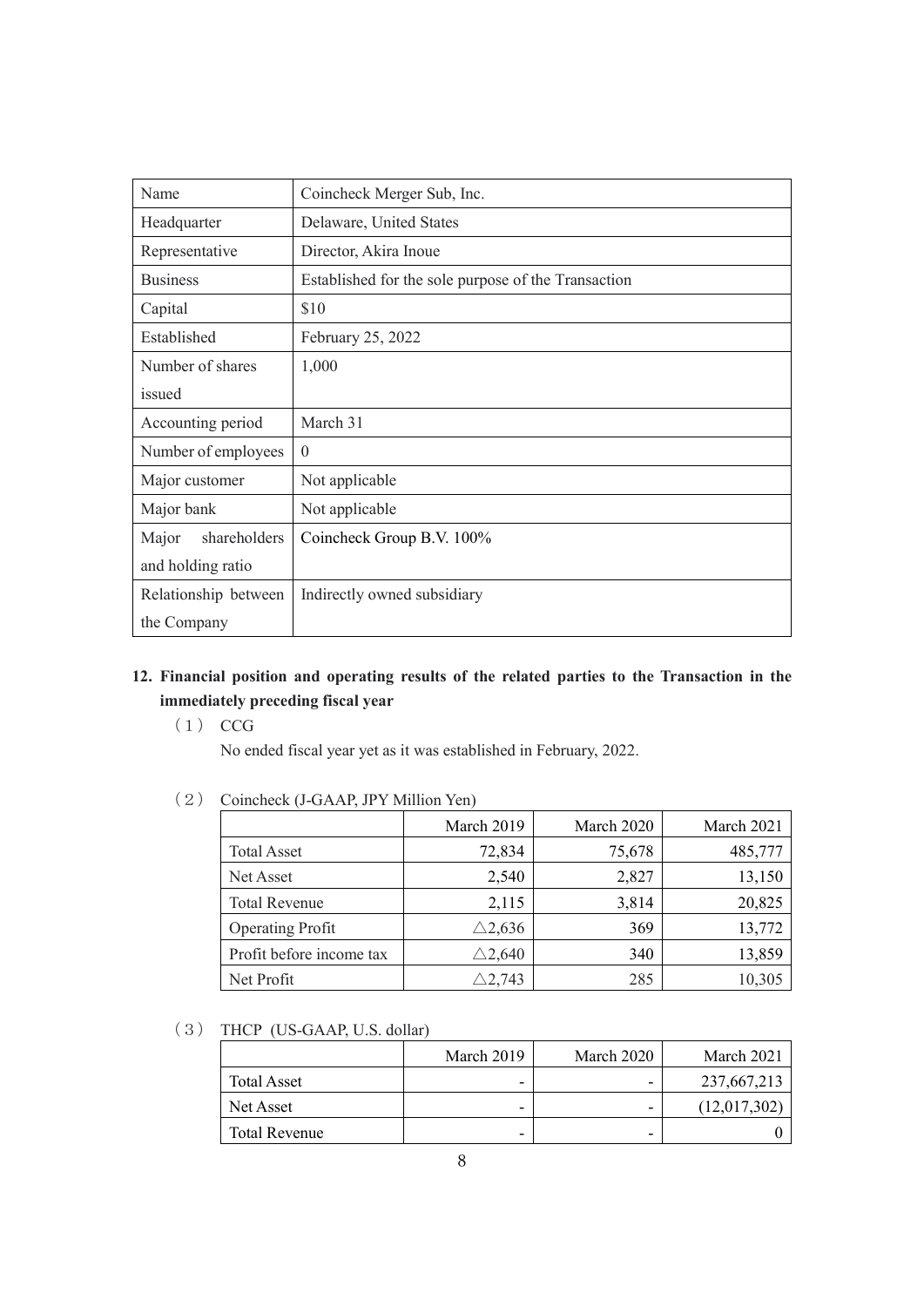| <b>Operating Profit</b>  | - | - | (503, 494) |
|--------------------------|---|---|------------|
| Profit before income tax | - | - | (500, 652) |
| Net Profit               | - | - | (500,652   |

(4) Coincheck Merger Sub, Inc.

No ended fiscal year yet as it was established in February, 2022.

|  |  |  |  | 13. Status after the Merger |
|--|--|--|--|-----------------------------|
|--|--|--|--|-----------------------------|

| Name                      | Coincheck Group B.V.                                           |  |  |
|---------------------------|----------------------------------------------------------------|--|--|
|                           | Note: Coincheck Group B.V. will become Coincheck Group N.V. by |  |  |
|                           | conducting an organizational change after the Merger.          |  |  |
| Location                  | Amsterdam, the Netherlands                                     |  |  |
| Representative            | Not confirmed                                                  |  |  |
| <b>Business</b>           | Holding company                                                |  |  |
| <b>Additional Capital</b> | Approximately US\$1.5 billion                                  |  |  |
| Accounting period         | March                                                          |  |  |

## **14. Advisors**

Simpson Thacher & Bartlett LLP, Anderson Mori & Tomotsune and De Brauw Blackstone Westbroek N.V. are acting as legal advisors and JPMorgan Securities LLC is acting as sole financial advisor to the Company.

| Contact: | Akiko Kato                           | Yuki Nakano, Minaka Aihara                       |
|----------|--------------------------------------|--------------------------------------------------|
|          | Corporate Communications Office      | Investor Relations, Financial Control Department |
|          | Monex Group, Inc., $+81-3-4323-8698$ | Monex Group, Inc., +81-3-4323-8698               |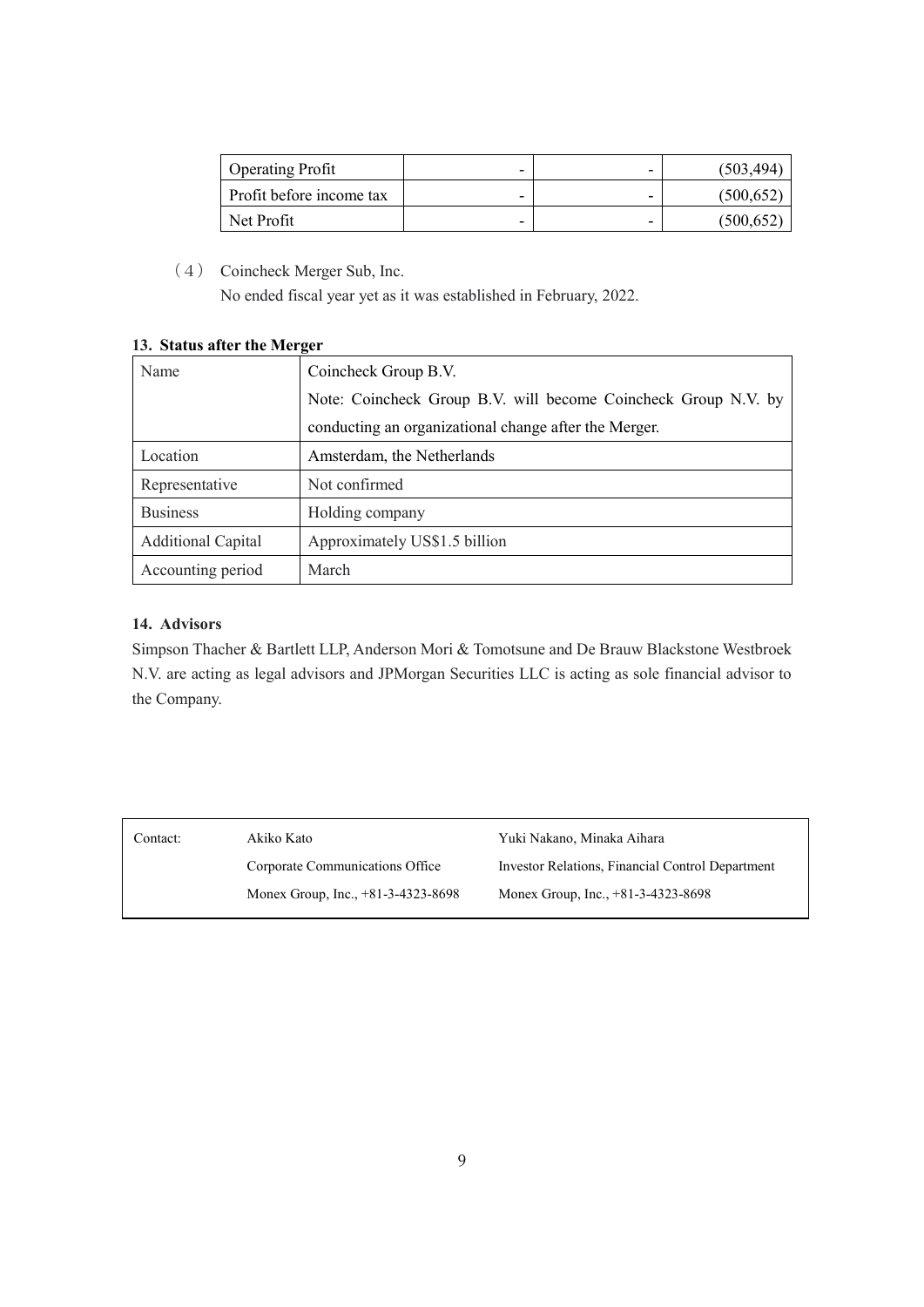#### Important Information About the Business Combination and Where to Find It

In connection with the proposed business combination, CCG intends to file a registration statement on Form F-4 that will include a preliminary proxy statement to be distributed to stockholders of THCP in connection with THCP's solicitation of proxies for the vote by its stockholders with respect to the proposed business combination. After the registration statement has been filed and declared effective by the U.S. Securities and Exchange Commission ("SEC"), THCP will mail a definitive proxy statement / prospectus to its stockholders as of the record date established for voting on the proposed business combination and the other proposals regarding the proposed business combination set forth in the proxy statement. CCG or THCP may also file other documents with the SEC regarding the proposed business combination. Before making any investment or voting decision, stockholders and other interested persons are advised to read, when available, the registration statement and preliminary proxy statement / prospectus and any amendments thereto, and the definitive proxy statement / prospectus in connection with THCP's solicitation of proxies for the special meeting to be held to approve the transactions contemplated by the proposed business combination because these materials will contain important information about CCG, Coincheck, THCP and the proposed transaction. Stockholders will also be able to obtain a copy of the preliminary proxy statement / prospectus and the definitive proxy statement / prospectus once they are available, without charge, at the SEC's website at www.sec.gov, or by directing a request to: Thunder Bridge Capital Partners IV, Inc., 9912 Georgetown Pike, Suite D203, Great Falls, VA 22066.

## Participants in the Solicitation

CCG, Coincheck and THCP and their respective directors and officers may be deemed participants in the solicitation of proxies of THCP's stockholders in connection with the proposed business combination. THCP's stockholders and other interested persons may obtain, without charge, more detailed information regarding the directors and officers of Coincheck and THCP at Coincheck's website at corporate.coincheck.com, or in THCP's registration statement on Form S-1 filed on June 21, 2021, respectively.

Information regarding the persons who may, under SEC rules, be deemed participants in the solicitation of proxies to THCP's stockholders in connection with the proposed transaction will be set forth in the proxy statement / prospectus for the transaction when available. Additional information regarding the interests of participants in the solicitation of proxies in connection with the proposed transaction will be included in the proxy statement / prospectus filed with the SEC in connection with the proposed business combination.

#### Forward-Looking Statements

This document includes "forward looking statements" within the meaning of the "safe harbor"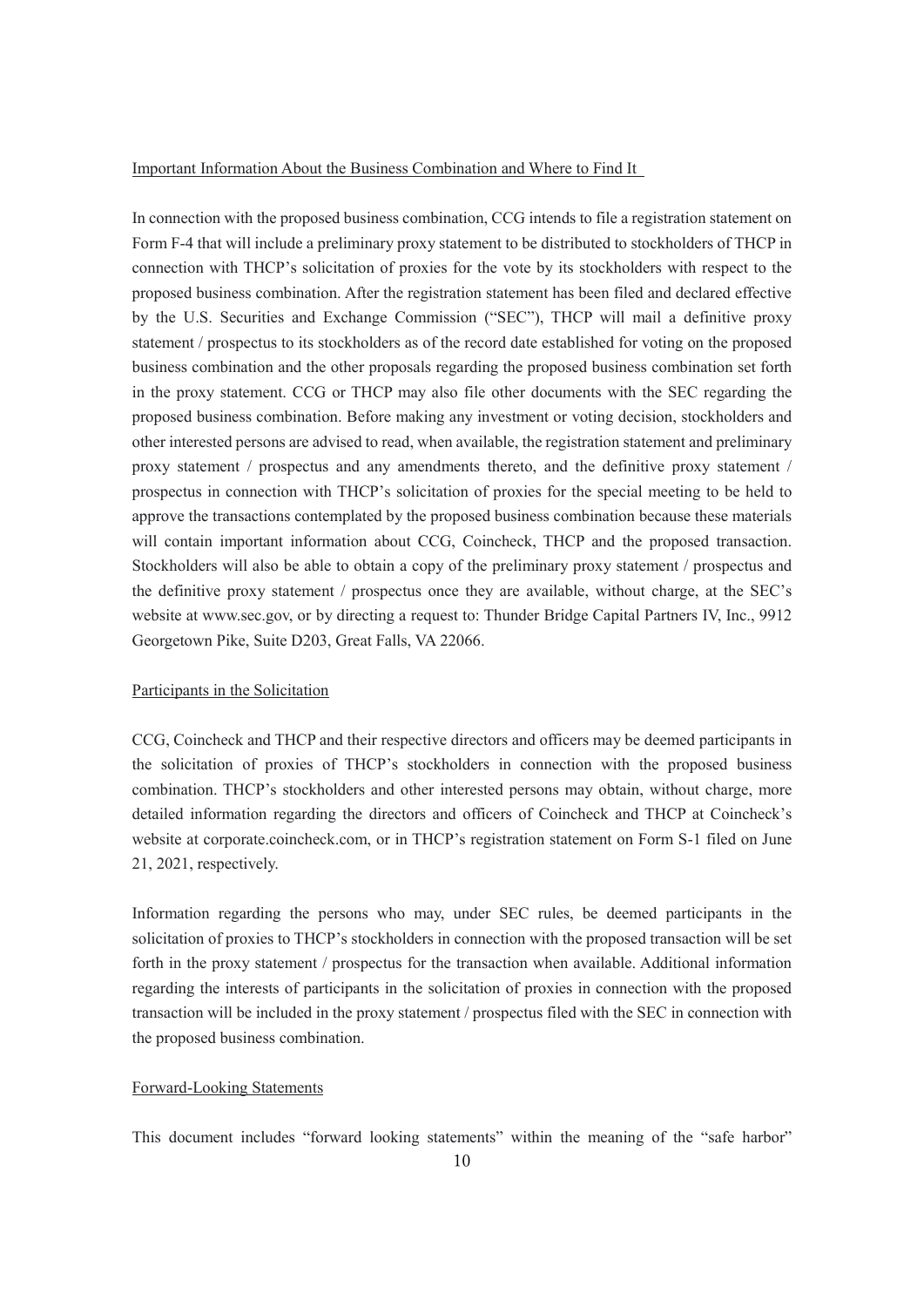provisions of the United States Private Securities Litigation Reform Act of 1995, that reflects the current views with respect to, among other things, the future operations and financial performance of the Company, THCP, Coincheck and CCG. Forward-looking statements may be identified by the use of words such as "forecast," "intend," "seek," "target," "anticipate," "believe," "could," "continue," "expect," "estimate," "may," "plan," "outlook," "future," and "project" and other similar expressions that predict or indicate future events or trends or that are not statements of historical matters. Such forward looking statements include, but not limited to, estimated financial information. Such forward looking statements with respect to revenues, earnings, performance, strategies, prospects and other aspects of the businesses of the Company, THCP, Coincheck, or CCG after completion of the proposed business combination are based on current expectations that are subject to risks and uncertainties. No assurance can be given that future developments affecting Company, THCP, Coincheck or CCG will be those that are anticipated. Actual results may differ materially from current expectations due to changes in global, regional or local economic, business, competitive, market, regulatory and other factors, many of which are beyond the control of the Company, CCG, THCP and Coincheck. Should one or more of these risks or uncertainties materialize, or should any of the assumptions prove incorrect, actual results may vary in material respects from those projected in these forward-looking statements. A number of factors could cause actual results or outcomes to differ materially from those indicated by such forward looking statements. These factors include, but are not limited to: (1) the occurrence of any event, change or other circumstances that could give rise to the termination of the Business Combination Agreement (the "Agreement") and the proposed business combination contemplated thereby; (2) the inability to complete the transactions contemplated by the Agreement due to the failure to obtain approval of the stockholders of THCP or other conditions to closing in the Agreement; (3) the ability to meet Nasdaq's listing standards following the consummation of the transactions contemplated by the Agreement; (4) the risk that the proposed transaction disrupts current plans and operations of Coincheck as a result of the announcement and consummation of the transactions described herein; (5) the ability to recognize the anticipated benefits of the proposed business combination, which may be affected by, among other things, competition, the ability of CCG to grow and manage growth profitably, maintain relationships with customers and business partners and retain its management and key employees; (6) costs related to the proposed business combination; (7) changes in applicable laws or regulations; (8) the possibility that Coincheck may be adversely affected by other economic, business, and/or competitive factors; and (9) other risks and uncertainties indicated from time to time in other documents filed or to be filed with the SEC by THCP or CCG. The Company cautions that the foregoing list of factors is not exhaustive. The recipient of this material should not place undue reliance upon any forward-looking statements, which speak only as of the date made. The Company, CCG, THCP and Coincheck undertake no commitment to update or revise the forward-looking statements, whether as a result of new information, future events or otherwise, except as may be required by law.

This material is an English translation of a Japanese announcement made on the date above. Although the Company intended to faithfully translate the Japanese document into English, the accuracy and